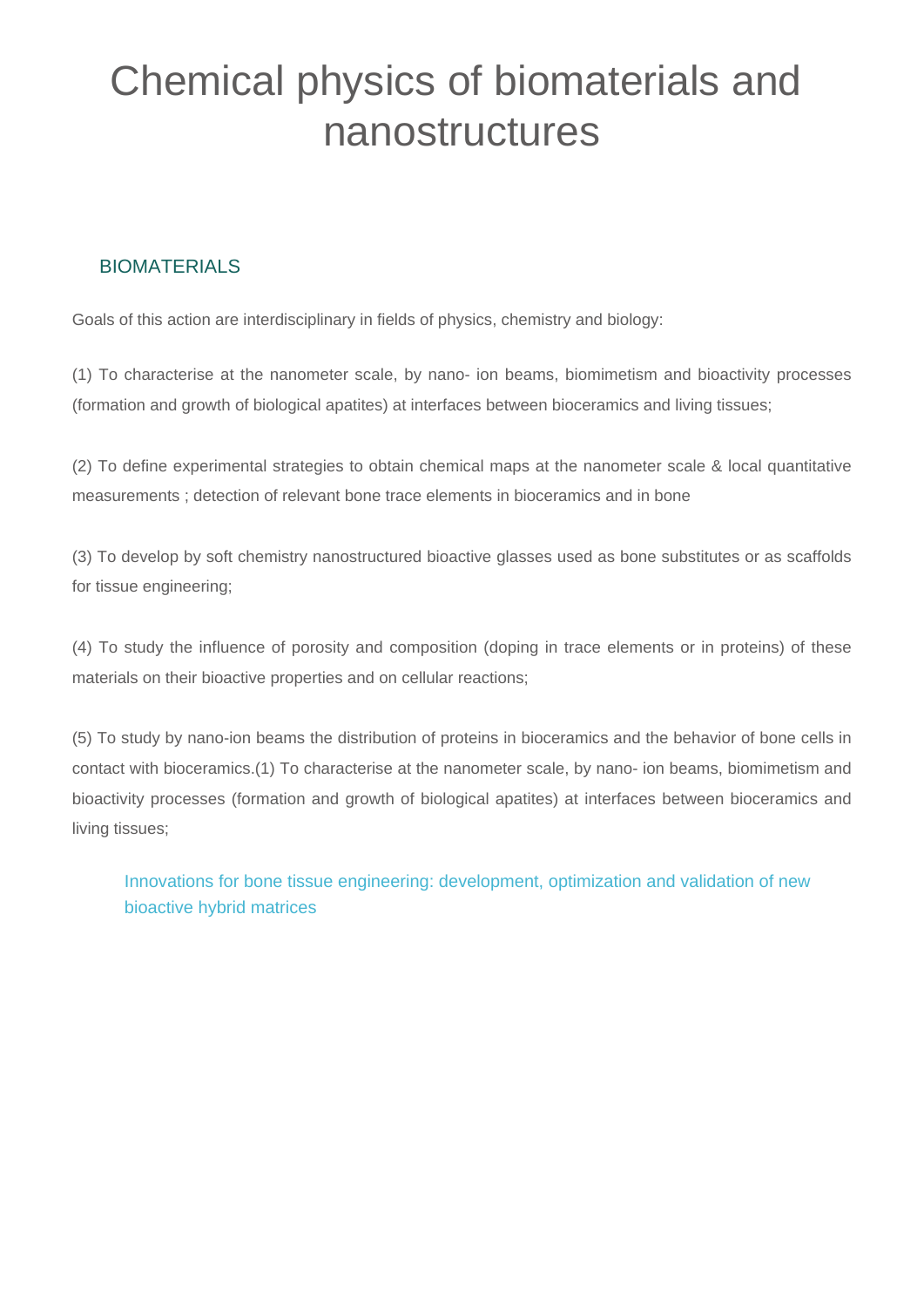

The evolution of life expectancy generates a gradual transformation of the population. This increase in longevity is accompanied by a deterioration in the general health of seniors and an upsurge in chronic diseases. There is a dichotomy of life expectancy and life expectancy without disability. Among the manifestations of senescence, the impairment of the musculoskeletal system is particularly disabling and accelerates considerably the entry into dependence. This is also the case for the youngest in traumatic or pathological cases because the autonomy and mobility of the person are engaged. Thus, globally 2.2 million bone grafts are performed each year, but the complication rate remains high and is estimated at 30%.

These facts outlines a major societal challenge; materials of animal origin cause problems of histocompatibility, pathogenicity and therefore rejection. This is why research efforts primarily target the development of synthetic biomaterials that promote bone regeneration. We are talking about bioactive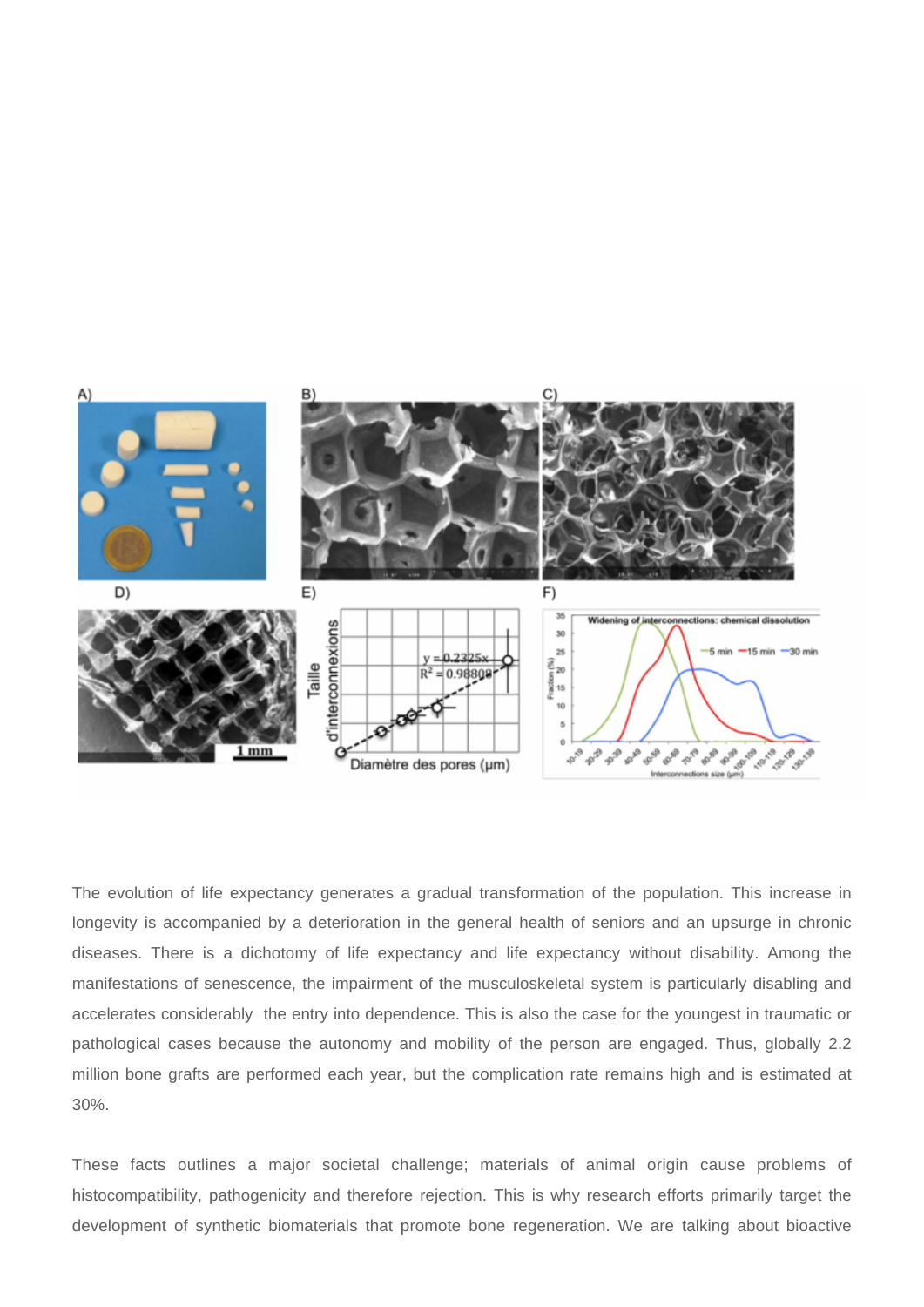implants that stimulate and actively participate in the regeneration of tissues. At the same time, cell therapies aim to use stem cells to increase bone remodeling. By combining the two approaches, bone tissue engineering intends to use the solutions proposed by both materials engineering and life sciences for the reconstruction of true tissue grafts. This theme in real emergence has a strong societal and innovation potential; to mature, it requires a strong interweaving of multidisciplinary skills and decompartmentalization of knowledge. It is one of the objectives of this project to contribute to the development of bone tissue engineering through multidisciplinary collaboration between the LPC and INRA partners.

The Biomaterials team has recently patented an innovative process that allows the synthesis of organicinorganic hybrid matrices based on bioactive glass and biocompatible polymer with varied physicochemical characteristics but whose osteogenic potential requires to be validated. To our advantage, many key parameters of hybrid matrices can be modulated such as composition, organic-inorganic interactions, internal porosity of implants, mechanical strength, resorption in biological media. But to be a successful bone substitute, the matrices must, in addition to their structural mimicry with the bone tissue, be biocompatible and exert an attractive power on the bone cells so that they recognize them as a biological element, colonize them, s' adapt and begin remodeling sequences to transform them into true neo-formed bone tissue.

A first objective of the project is to understand and evaluate the influence of the physicochemical characteristics of the matrices on the behavior of the bone cells, thanks to a close collaborative and interdisciplinary work with the INRA of Theix which will be in charge of the cellular studies, the definition of parameters of biological importance for hybrid matrices, and their evaluation in terms of osteogenic potential. A second objective will be to exploit the possibilities offered by the organomineral doping of hybrid matrices to stimulate bone cell activity, promote tissue formation and thus further enhance the osteogenic power of matrices. A third objective of the project concerns the preclinical validation of the elaborate matrices, as well as a complete characterization of interactions at the tissue / substitute interface.

The ultimate goal of the project is to formulate hybrid matrices with properties optimized for bone tissue engineering, the first step towards the development of high-performance analogs to autologous bone.

#### NANOSTRUCTURED SURFACES

The research activities area deal with materials science for the development of technological applications involving nanostructured surfaces. The group has two areas of research:

- The fabrication and characterization of nanostructured surfaces and nanoparticles
- The modeling of the wettability of nanostructured surfaces.

The fabrication of nanostructured surfaces of titanium oxide or alumina is obtained on different types of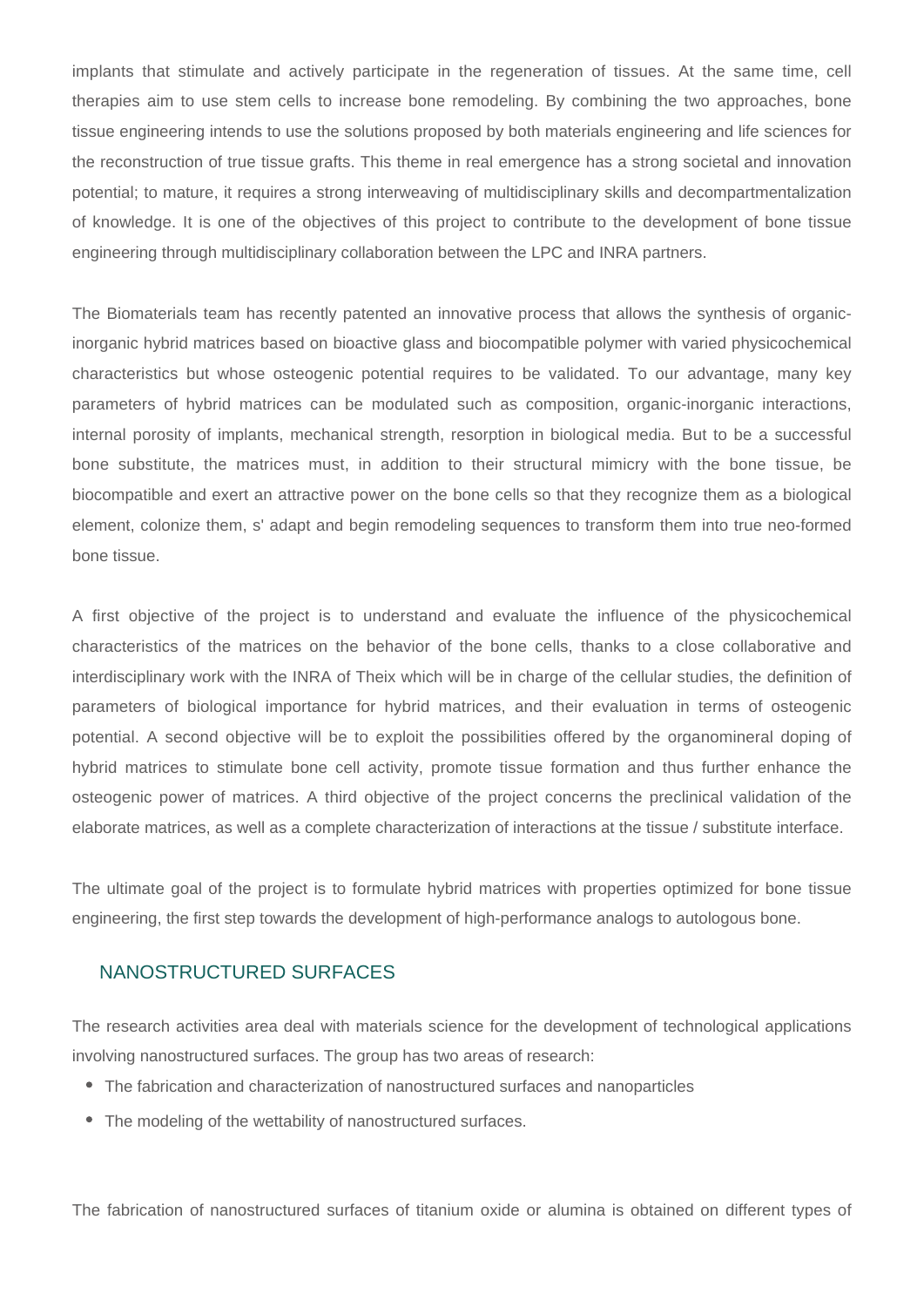metal substrates by electrochemical methods involving anodizing and electro-depositing processes. The synergetic combination of these different methods and their modularity make it possible to obtain a wide variety of nanoreliefs from metal oxide nanotube layers, nanopillars to nanostructured polymers. These nanostructured surfaces allow studies of wettability by contact angles and their modeling.



Example of nanostructured surface relief obtained in the laboratory and characterized by electron microscopy: alumina nanotube layers.

Our research in the field of nanostructured surfaces is part of the development of new detection methods. Thus we develop electrodes consisting of nanostructured surfaces associated with the presence of nanoparticles of noble metals for the implementation of future miniaturized detectors. Nanostructured surfaces in the form of nanotube layers are used as host matrices for nanoparticles. The objectives of this research are firstly the development and characterization of nanoparticles of noble metals (gold, silver) in suspension to keep the nanometric properties of the latter. The syntheses of the nanoparticles developed in the laboratory deal with soft chemistry processes mainly using the reduction of metal salts in solution, in a context of development of eco-conceptual method. In a second step, it is a question of ensuring an effective association of the nanoparticles with the nanoporous surface of the host electrode, by strategies of electro deposition of nanoparticles or by dip-coating route. The development of these nanosensors opens the way to many applications in the field of detection through the use of nanostructured electrodes associated with the presence of nanoparticles.